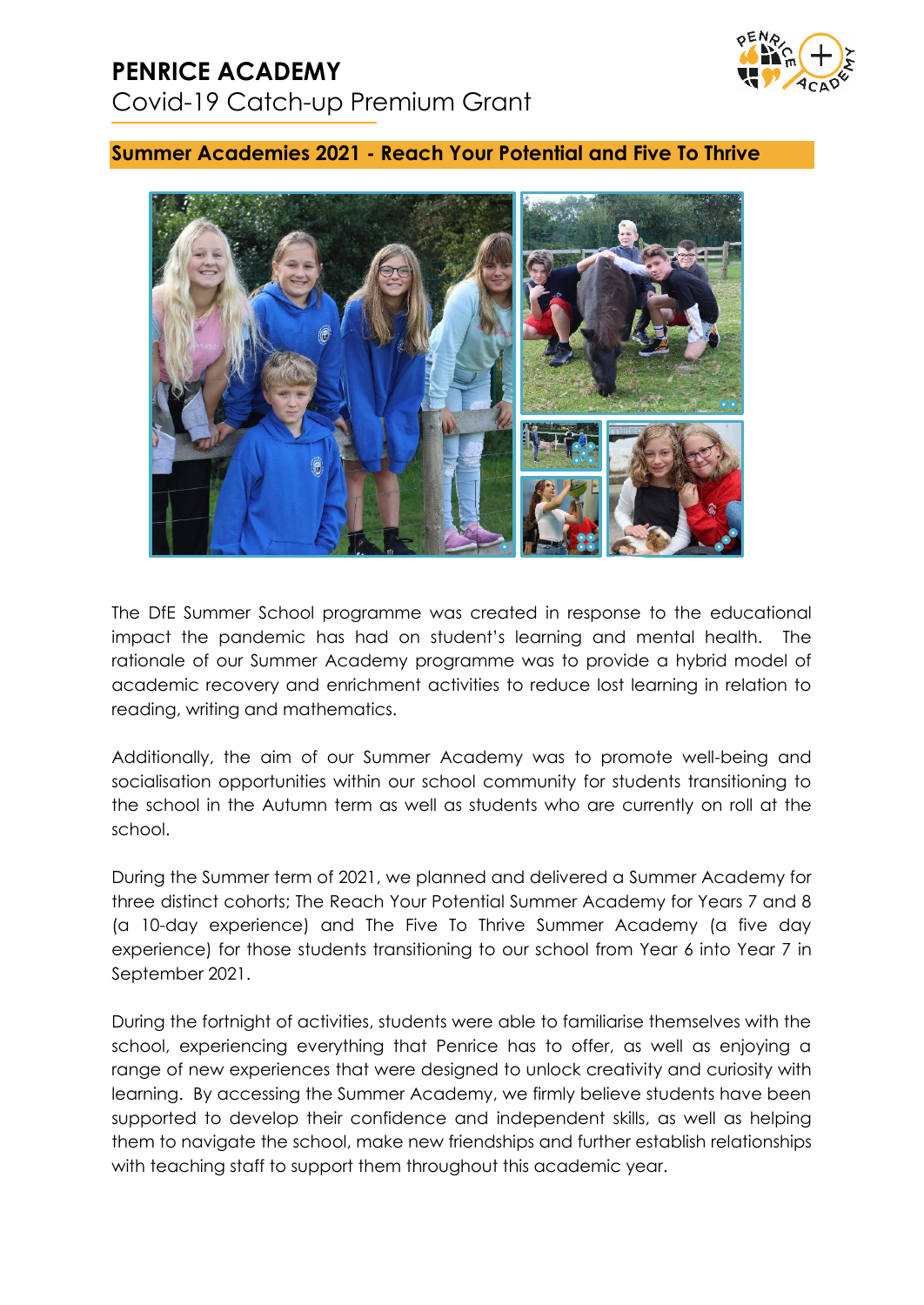# **PENRICE ACADEMY** Covid-19 Catch-up Premium Grant





*Further details regarding our Summer Academy in 2022 for current Year 6 students will be released in due course*

#### **Funding Information and Summary of Spending**

#### **School Details**

| Name of school:<br>Total number on roll<br>Total number of students who attended<br>the Summer Academies each day | <b>Penrice Academy</b><br>1,428<br>Day 1: 125<br>Day 2: 118<br>Day 3: 123<br>Day 4: 109<br>Day 5: 103<br>Day 6: 274<br>Day 7: 269<br>Day 8: 258<br>Day 9: 243<br>Day 10:209 |
|-------------------------------------------------------------------------------------------------------------------|-----------------------------------------------------------------------------------------------------------------------------------------------------------------------------|
| Date of Summer Academies and days<br>offered                                                                      | Year 7 and Year 8: Reach Your Potential<br>16th-27th August 2021 (10 days)<br>Year 6: Five To Thrive (5 days)<br>23rd - 27th August 2021 (inclusive)                        |
| Year groups who attended                                                                                          | Year 6, 7 and 8                                                                                                                                                             |

#### **Funding Claimed**

| <b>Amount of funding claimed:</b> | £57691.68                             |
|-----------------------------------|---------------------------------------|
| <b>Total funding received:</b>    | £57691.68 (Funding received 01/11/21) |
| Amount of funding spent:          | £57691.68                             |
| Amount of funding left unspent:   | £O.                                   |
|                                   |                                       |

#### **The funding received enabled the school to:**

- Target key groups of learners, including (CiC, SEND, PP, YC) but maximise access for additional groups of students within year groups
- Support transition arrangements for students in Years 6, 7 and 8
- Focus on reading and mathematic recovery
- Provide exceptional enrichment activities that benefited students' communication and physical health and wellbeing
- Provide activities that some students' parents might not have been able to offer during the holiday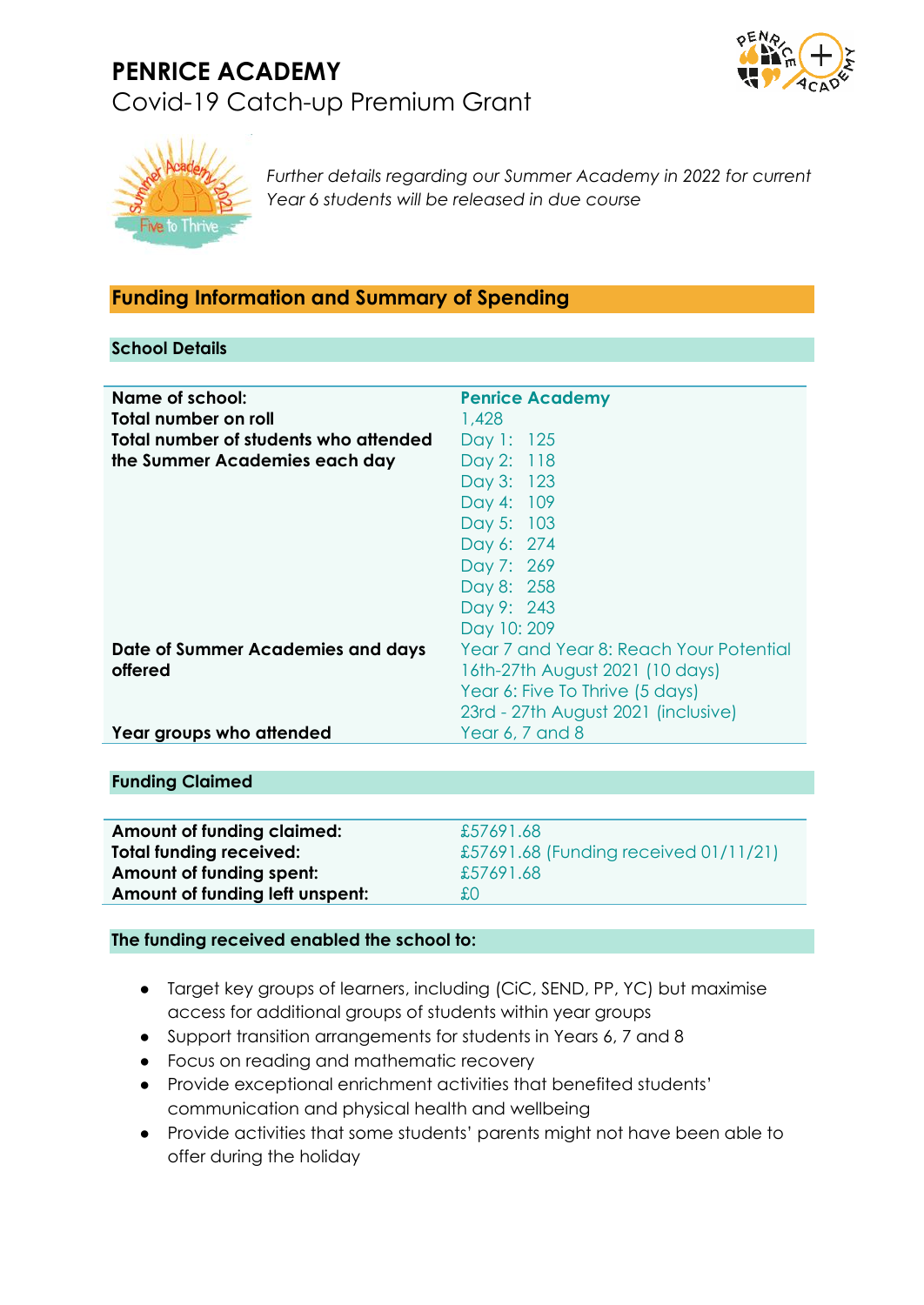## **PENRICE ACADEMY**



### Covid-19 Catch-up Premium Grant

- Ensure the student to staff ratio was appropriate for the successful delivery of the programme
- Provide a safe and stimulating learning environment, with familiar and trusted adults, as well as healthy and nutritious meals to students attending the Summer Academies

P.T.O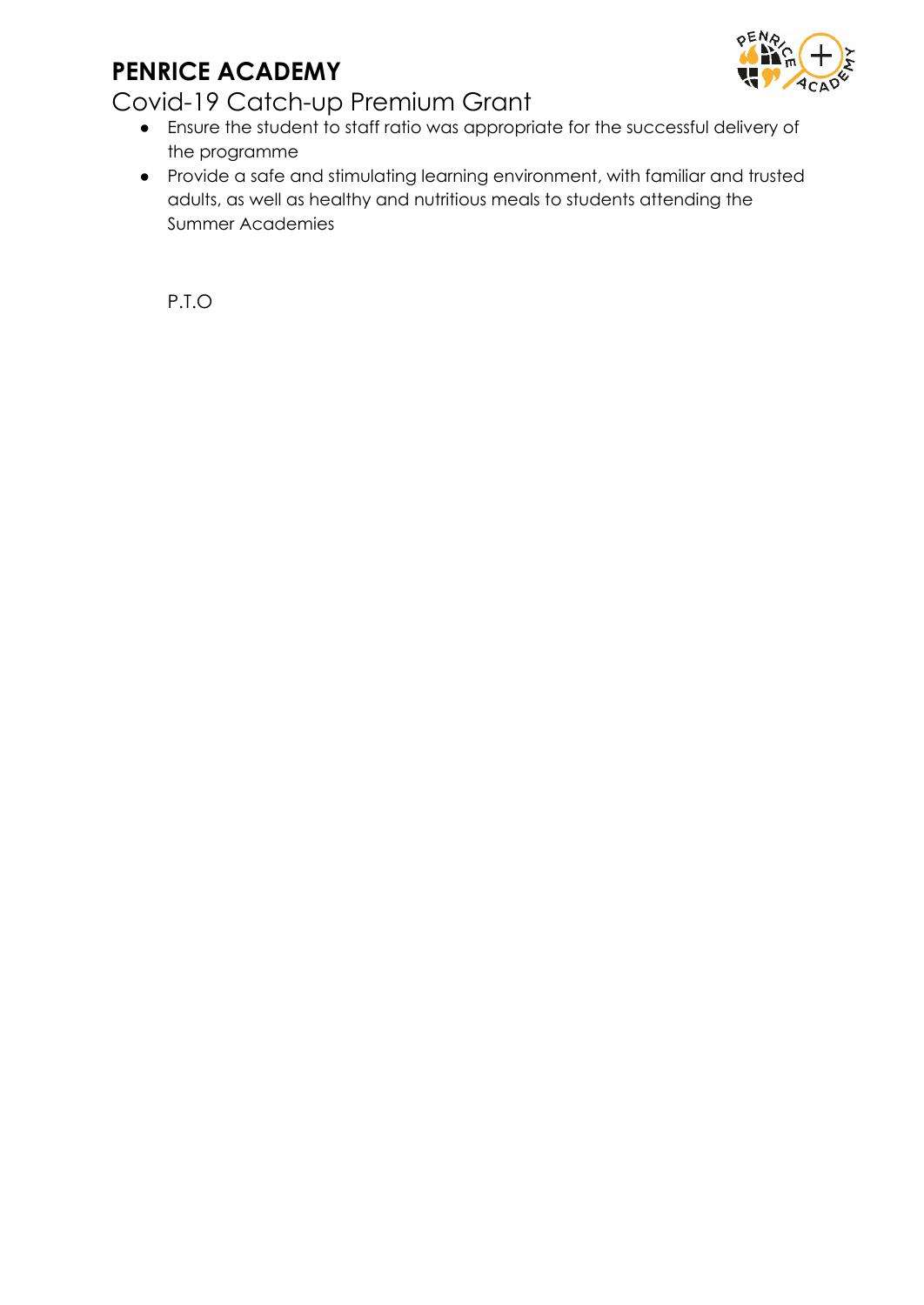## **PENRICE ACADEMY**



# Covid-19 Catch-up Premium Grant

| <b>Resource</b>                  | Cost      | Impact                                                                                                                                                                                                                                                                                              | Outcome                                                                                                                                                                                                                                                                                                                                                                                                                                                                                                                                                                                                                                                                                                                                                                                          |
|----------------------------------|-----------|-----------------------------------------------------------------------------------------------------------------------------------------------------------------------------------------------------------------------------------------------------------------------------------------------------|--------------------------------------------------------------------------------------------------------------------------------------------------------------------------------------------------------------------------------------------------------------------------------------------------------------------------------------------------------------------------------------------------------------------------------------------------------------------------------------------------------------------------------------------------------------------------------------------------------------------------------------------------------------------------------------------------------------------------------------------------------------------------------------------------|
| Teaching<br>and support<br>staff | £49,999   | To ensure the individual needs of<br>students are met<br>To ensure activities are well<br>planned (intent) and delivered<br>thoroughly (implementation)<br>To ensure students accessed a<br>range of academic and<br>enrichment experiences and<br>were curious and motivated to<br>attend each day | Attendance rates were excellent<br>Some students who initially signed up but were unable to attend certain days, related to illness<br>and/or changes to family holiday commitments<br>Students accessed a broad range of learning experiences, promoting reading and<br>mathematical skills as well as experiencing enrichment opportunities across, drama, art, music,<br>computer science and animal husbandry in our Farm<br>Positive impact was noticeable in relation to transition in September - across Yrs. 6-8 inclusive.<br>Students reported being more confident about transitioning around the school site<br>SEND students in Yr. 6, moving into Yr. 7 were able to further establish relationships with their SEND<br>keyworker ahead of the academic year to support transition |
| Learning<br>resources            | £1,576.22 | To ensure learning is engaging<br>and inclusive for all students                                                                                                                                                                                                                                    | All students were able to fully access all planned activities, sue to scaffolding and tailored<br>resources where appropriate<br>All students read a novel/short stories during the Summer School and had the opportunity to<br>have individual copies to take home and share with parents<br>Students demonstrated increased levels of confidence in their learning abilities and were able to<br>articulate learning well and socialise with different groups of students<br>Students voiced their enjoyment of the Summer Academies, as did parents, particularly those<br>parents of students who were part of our new Year 7 intake. Students were 'Penrice Ready' and<br>eager to start the new term having established friendships, familiarisation and school routines                   |
| <b>Transport</b>                 | £311.90   | To provide support for students<br>and their families who had<br>limited transport options for<br>Summer Academy attendance<br>To ensure positive rates of<br>attendance at the Summer<br>Academies by organising taxis<br>for a small group of students                                            | Students who were offered transport had 100% attendance at the Summer Academies<br>Parents/carers reported they were well supported in accessing the provision and communication<br>regarding transport arrangements was excellent                                                                                                                                                                                                                                                                                                                                                                                                                                                                                                                                                               |